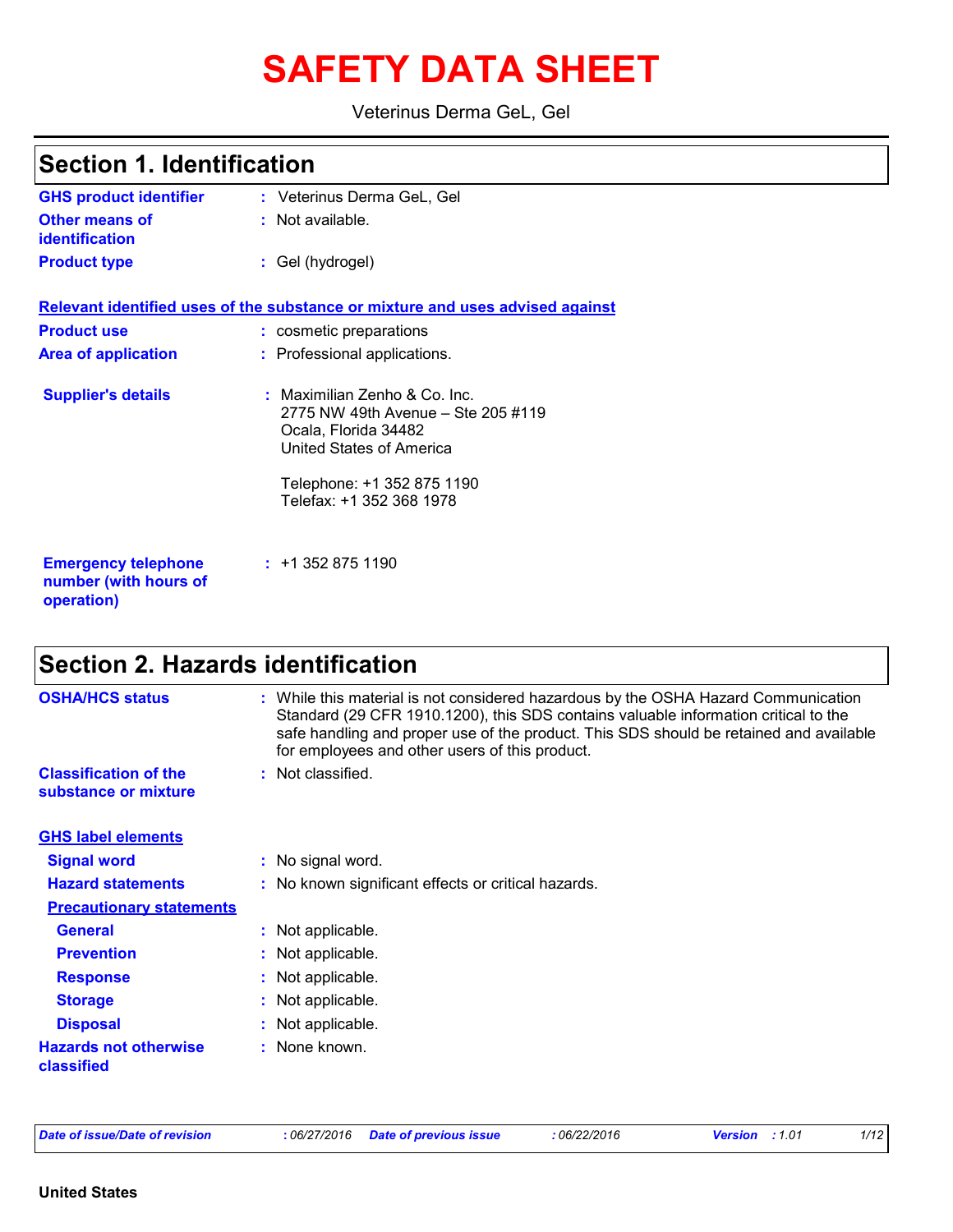## **Section 3. Composition/information on ingredients**

#### **Other means of identification Substance/mixture**

**:** Mixture

**:** Not available.

#### **CAS number/other identifiers**

| <b>CAS number</b> | Not applicable. |
|-------------------|-----------------|
|-------------------|-----------------|

**Product code :** Not available.

| <b>Ingredient name</b>   | <b>Other names</b>       | $\frac{9}{6}$ | <b>CAS number</b> |
|--------------------------|--------------------------|---------------|-------------------|
| ethanol                  | ethanol                  | $1 - 5$       | 64-17-5           |
| sodium hydrogencarbonate | sodium hydrogencarbonate | $11-5$        | 144-55-8          |
| thymol                   | thymol                   | $ 0.5 - 1.5 $ | 89-83-8           |
| <b>carvacrol</b>         | carvacrol                | $10.5 - 1.5$  | 499-75-2          |

Any concentration shown as a range is to protect confidentiality or is due to batch variation.

**There are no additional ingredients present which, within the current knowledge of the supplier and in the concentrations applicable, are classified as hazardous to health and hence require reporting in this section.**

## **Section 4. First aid measures**

#### **Description of necessary first aid measures**

| <b>Eye contact</b>  | : Immediately flush eyes with plenty of water, occasionally lifting the upper and lower<br>eyelids. Check for and remove any contact lenses. Get medical attention if irritation<br>occurs.                                                                                                                                                            |
|---------------------|--------------------------------------------------------------------------------------------------------------------------------------------------------------------------------------------------------------------------------------------------------------------------------------------------------------------------------------------------------|
| <b>Inhalation</b>   | : Remove victim to fresh air and keep at rest in a position comfortable for breathing. Get<br>medical attention if symptoms occur.                                                                                                                                                                                                                     |
| <b>Skin contact</b> | : Flush contaminated skin with plenty of water. Remove contaminated clothing and<br>shoes. Get medical attention if symptoms occur.                                                                                                                                                                                                                    |
| <b>Ingestion</b>    | : Wash out mouth with water. Remove victim to fresh air and keep at rest in a position<br>comfortable for breathing. If material has been swallowed and the exposed person is<br>conscious, give small quantities of water to drink. Do not induce vomiting unless<br>directed to do so by medical personnel. Get medical attention if symptoms occur. |

| <b>Most important symptoms/effects, acute and delayed</b> |                                                                                                                                |
|-----------------------------------------------------------|--------------------------------------------------------------------------------------------------------------------------------|
| <b>Potential acute health effects</b>                     |                                                                                                                                |
| <b>Eye contact</b>                                        | : No known significant effects or critical hazards.                                                                            |
| <b>Inhalation</b>                                         | : No known significant effects or critical hazards.                                                                            |
| <b>Skin contact</b>                                       | : No known significant effects or critical hazards.                                                                            |
| <b>Ingestion</b>                                          | : No known significant effects or critical hazards.                                                                            |
| <b>Over-exposure signs/symptoms</b>                       |                                                                                                                                |
| <b>Eye contact</b>                                        | : No specific data.                                                                                                            |
| <b>Inhalation</b>                                         | : No specific data.                                                                                                            |
| <b>Skin contact</b>                                       | : No specific data.                                                                                                            |
| <b>Ingestion</b>                                          | : No specific data.                                                                                                            |
|                                                           | Indication of immediate medical attention and special treatment needed, if necessary                                           |
| <b>Notes to physician</b>                                 | : Treat symptomatically. Contact poison treatment specialist immediately if large<br>quantities have been ingested or inhaled. |
| <b>Date of issue/Date of revision</b>                     | 2/12<br>:06/22/2016<br><b>Version</b> : 1.01<br>:06/27/2016<br><b>Date of previous issue</b>                                   |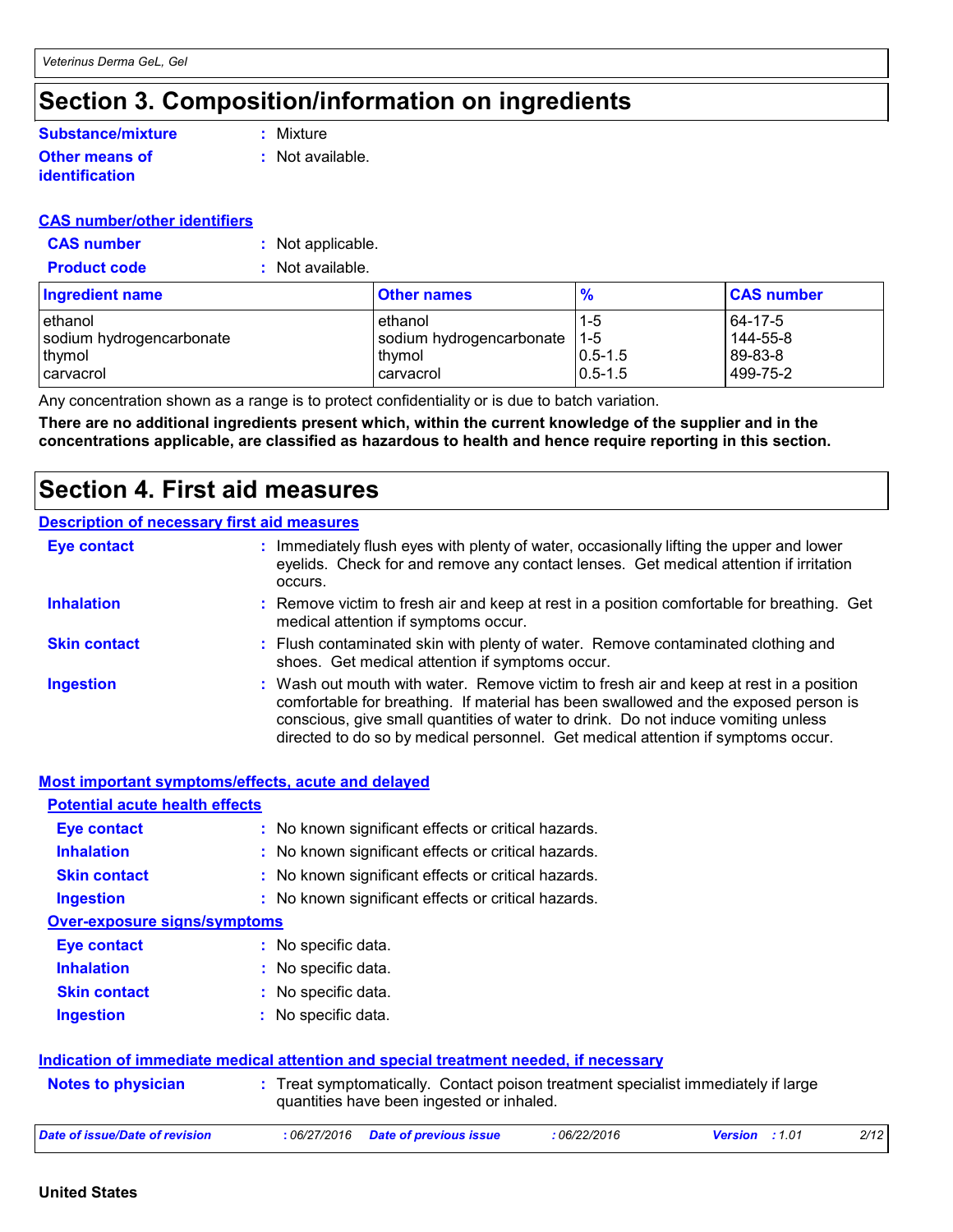### **Section 4. First aid measures**

**Specific treatments :** No specific treatment.

**Protection of first-aiders :** No action shall be taken involving any personal risk or without suitable training.

**See toxicological information (Section 11)**

## **Section 5. Fire-fighting measures**

| <b>Extinguishing media</b>                               |                                                                                                                                                                                                     |
|----------------------------------------------------------|-----------------------------------------------------------------------------------------------------------------------------------------------------------------------------------------------------|
| <b>Suitable extinguishing</b><br>media                   | : In case of fire, use water spray. Use dry chemical powder, CO2 or alcohol-resistant<br>foam.                                                                                                      |
| <b>Unsuitable extinguishing</b><br>media                 | : None known.                                                                                                                                                                                       |
| <b>Specific hazards arising</b><br>from the chemical     | : In a fire or if heated, a pressure increase will occur and the container may burst.                                                                                                               |
| <b>Hazardous thermal</b><br>decomposition products       | Decomposition products may include the following materials:<br>carbon dioxide<br>carbon monoxide<br>metal oxide/oxides                                                                              |
|                                                          | Toxic gas                                                                                                                                                                                           |
| <b>Special protective actions</b><br>for fire-fighters   | : Promptly isolate the scene by removing all persons from the vicinity of the incident if<br>there is a fire. No action shall be taken involving any personal risk or without suitable<br>training. |
| <b>Special protective</b><br>equipment for fire-fighters | : Fire-fighters should wear appropriate protective equipment and self-contained breathing<br>apparatus (SCBA) with a full face-piece operated in positive pressure mode.                            |
| <b>Remark</b>                                            | : Not considered to be a product presenting a risk of explosion.                                                                                                                                    |

### **Section 6. Accidental release measures**

|                                                       |    | <b>Personal precautions, protective equipment and emergency procedures</b>                                                                                                                                                                                                           |
|-------------------------------------------------------|----|--------------------------------------------------------------------------------------------------------------------------------------------------------------------------------------------------------------------------------------------------------------------------------------|
| For non-emergency<br>personnel                        |    | : No action shall be taken involving any personal risk or without suitable training.<br>Evacuate surrounding areas. Keep unnecessary and unprotected personnel from<br>entering. Do not touch or walk through spilled material. Put on appropriate personal<br>protective equipment. |
| For emergency responders                              | п. | If specialized clothing is required to deal with the spillage, take note of any information in<br>Section 8 on suitable and unsuitable materials. See also the information in "For non-<br>emergency personnel".                                                                     |
| <b>Environmental precautions</b>                      |    | : Avoid dispersal of spilled material and runoff and contact with soil, waterways, drains<br>and sewers. Inform the relevant authorities if the product has caused environmental<br>pollution (sewers, waterways, soil or air).                                                      |
| Methods and materials for containment and cleaning up |    |                                                                                                                                                                                                                                                                                      |
| <b>Small spill</b>                                    |    | : Stop leak if without risk. Move containers from spill area. Dilute with water and mop up<br>if water-soluble. Alternatively, or if water-insoluble, absorb with an inert dry material and                                                                                          |

| Date of issue/Date of revision | 06/22/2016<br>: 06/27/2016 Date of previous issue | :1.01<br><b>Version</b> | 3/12 |
|--------------------------------|---------------------------------------------------|-------------------------|------|
|--------------------------------|---------------------------------------------------|-------------------------|------|

disposal contractor.

place in an appropriate waste disposal container. Dispose of via a licensed waste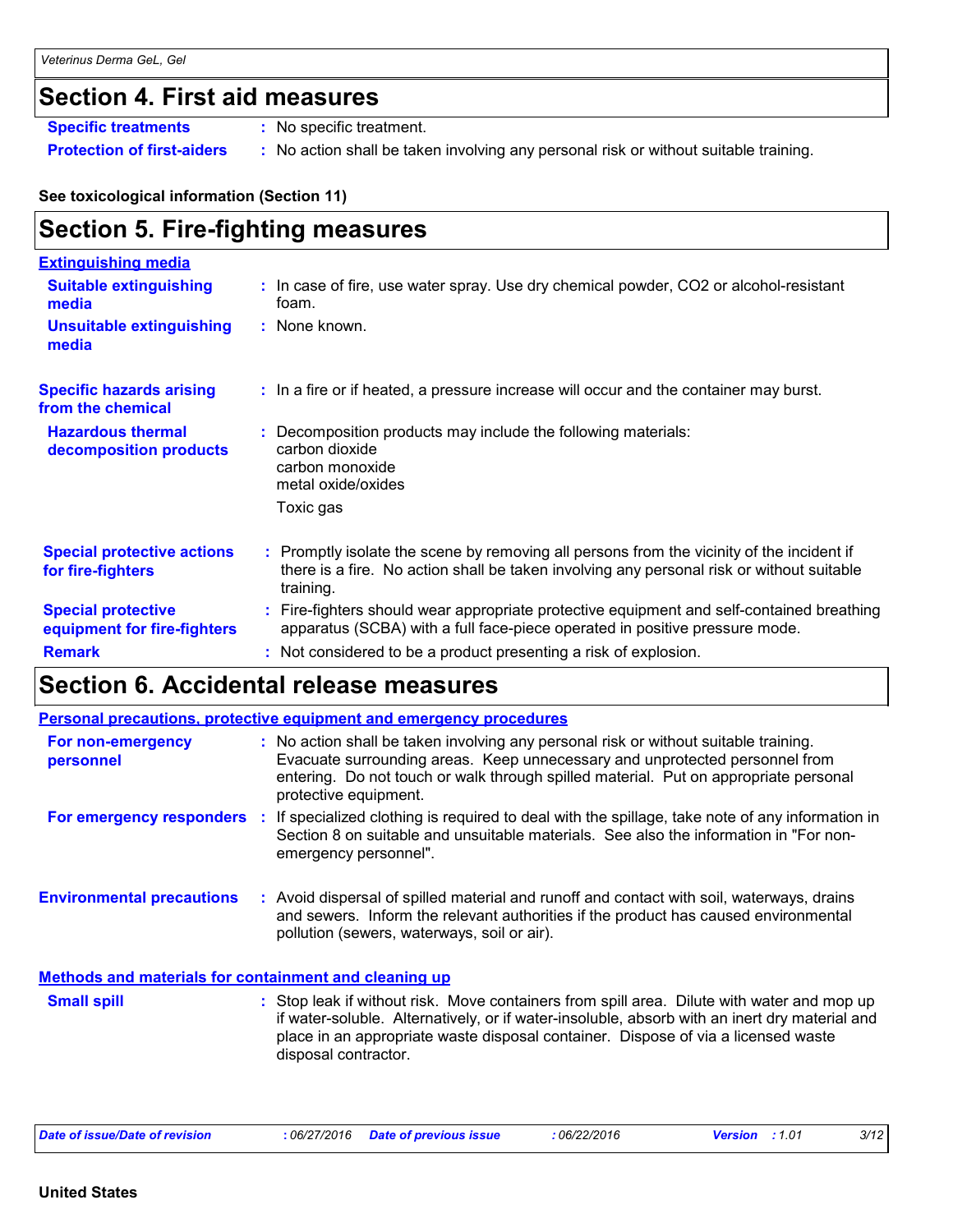### **Section 6. Accidental release measures**

#### **Large spill :**

: Stop leak if without risk. Move containers from spill area. Prevent entry into sewers, water courses, basements or confined areas. Wash spillages into an effluent treatment plant or proceed as follows. Contain and collect spillage with non-combustible, absorbent material e.g. sand, earth, vermiculite or diatomaceous earth and place in container for disposal according to local regulations (see Section 13). Dispose of via a licensed waste disposal contractor. Note: see Section 1 for emergency contact information and Section 13 for waste disposal.

### **Section 7. Handling and storage**

| <b>Precautions for safe handling</b>                                             |                                                                                                                                                                                                                                                                                                                                                                                                                                                                                                               |
|----------------------------------------------------------------------------------|---------------------------------------------------------------------------------------------------------------------------------------------------------------------------------------------------------------------------------------------------------------------------------------------------------------------------------------------------------------------------------------------------------------------------------------------------------------------------------------------------------------|
| <b>Protective measures</b>                                                       | : Put on appropriate personal protective equipment (see Section 8).                                                                                                                                                                                                                                                                                                                                                                                                                                           |
| <b>Advice on general</b><br>occupational hygiene                                 | : Eating, drinking and smoking should be prohibited in areas where this material is<br>handled, stored and processed. Workers should wash hands and face before eating,<br>drinking and smoking. Remove contaminated clothing and protective equipment before<br>entering eating areas. See also Section 8 for additional information on hygiene<br>measures.                                                                                                                                                 |
| <b>Conditions for safe storage,</b><br>including any<br><b>incompatibilities</b> | : Store in accordance with local regulations. Store in original container protected from<br>direct sunlight in a dry, cool and well-ventilated area, away from incompatible materials<br>(see Section 10) and food and drink. Keep container tightly closed and sealed until<br>ready for use. Containers that have been opened must be carefully resealed and kept<br>upright to prevent leakage. Do not store in unlabeled containers. Use appropriate<br>containment to avoid environmental contamination. |

### **Section 8. Exposure controls/personal protection**

#### **Control parameters**

#### **Occupational exposure limits**

| <b>Ingredient name</b> | <b>Exposure limits</b>                                                                                                                                                                                                                                                                                                              |
|------------------------|-------------------------------------------------------------------------------------------------------------------------------------------------------------------------------------------------------------------------------------------------------------------------------------------------------------------------------------|
| ethanol                | <b>ACGIH TLV (United States, 3/2015).</b><br>STEL: 1000 ppm 15 minutes.<br>OSHA PEL 1989 (United States, 3/1989).<br>TWA: 1000 ppm 8 hours.<br>TWA: 1900 mg/m <sup>3</sup> 8 hours.<br>NIOSH REL (United States, 10/2013).<br>TWA: 1000 ppm 10 hours.<br>TWA: 1900 mg/m <sup>3</sup> 10 hours.<br>OSHA PEL (United States, 2/2013). |
|                        | TWA: 1000 ppm 8 hours.<br>TWA: 1900 mg/m <sup>3</sup> 8 hours.                                                                                                                                                                                                                                                                      |

| <b>Appropriate engineering</b> | : Good general ventilation should be sufficient to control worker exposure to airborne |
|--------------------------------|----------------------------------------------------------------------------------------|
| <b>controls</b>                | contaminants.                                                                          |

**Environmental exposure controls**

**:** Emissions from ventilation or work process equipment should be checked to ensure they comply with the requirements of environmental protection legislation. In some cases, fume scrubbers, filters or engineering modifications to the process equipment will be necessary to reduce emissions to acceptable levels.

#### **Individual protection measures**

| Date of issue/Date of revision<br>: 06/27/2016 | Date of previous issue | 06/22/2016 | 01.،<br>/ersior | 4/12 |
|------------------------------------------------|------------------------|------------|-----------------|------|
|------------------------------------------------|------------------------|------------|-----------------|------|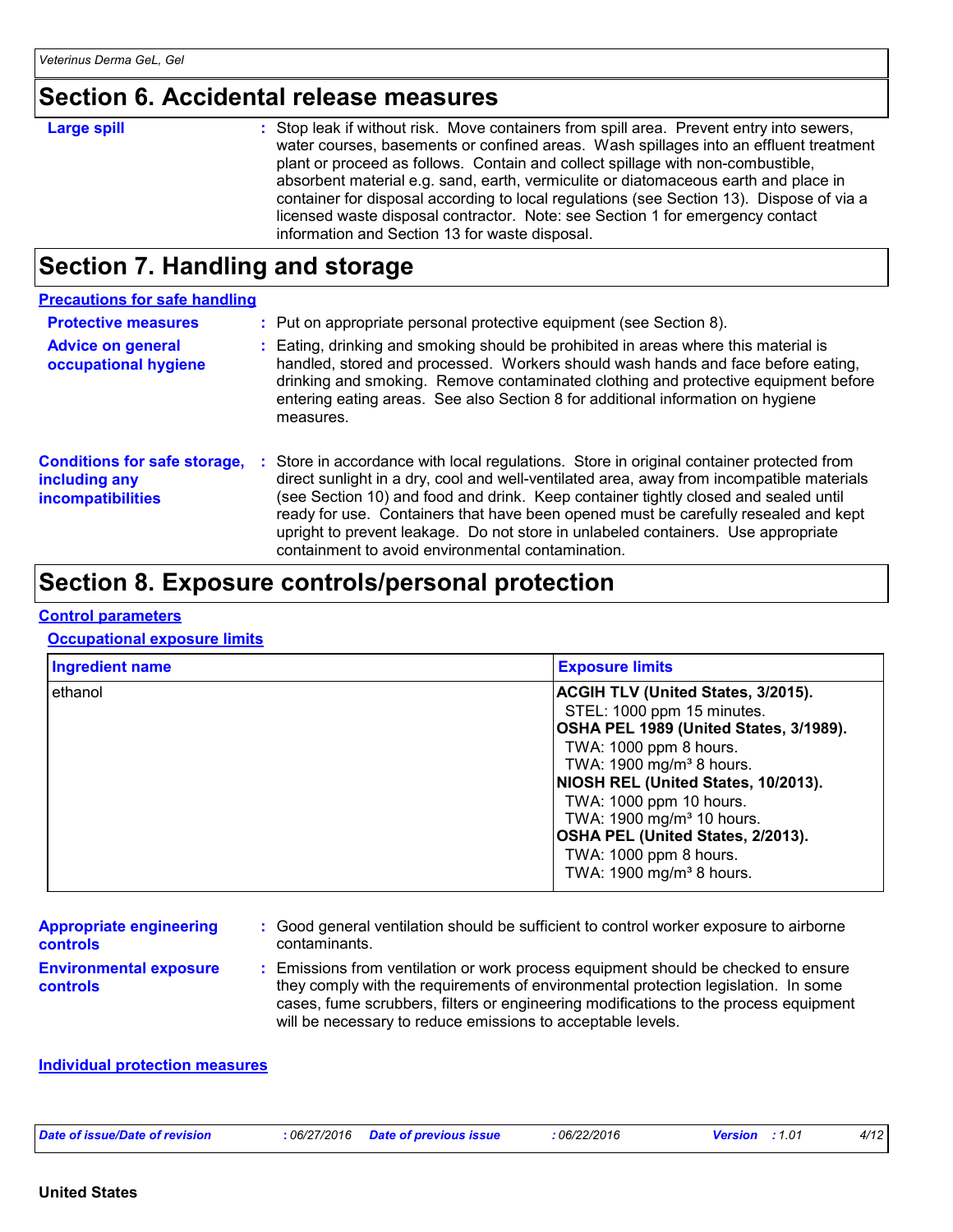## **Section 8. Exposure controls/personal protection**

| <b>Hygiene measures</b>       | : Wash hands, forearms and face thoroughly after handling chemical products, before<br>eating, smoking and using the lavatory and at the end of the working period.<br>Appropriate techniques should be used to remove potentially contaminated clothing.<br>Wash contaminated clothing before reusing. Ensure that eyewash stations and safety<br>showers are close to the workstation location.                                   |
|-------------------------------|-------------------------------------------------------------------------------------------------------------------------------------------------------------------------------------------------------------------------------------------------------------------------------------------------------------------------------------------------------------------------------------------------------------------------------------|
| <b>Eye/face protection</b>    | : Safety eyewear complying with an approved standard should be used when a risk<br>assessment indicates this is necessary to avoid exposure to liquid splashes, mists,<br>gases or dusts. If contact is possible, the following protection should be worn, unless<br>the assessment indicates a higher degree of protection: safety glasses with side-<br>shields. Recommended: Tight fitting protective goggles with side shields. |
| <b>Skin protection</b>        |                                                                                                                                                                                                                                                                                                                                                                                                                                     |
| <b>Hand protection</b>        | : Chemical-resistant, impervious gloves complying with an approved standard should be<br>worn at all times when handling chemical products if a risk assessment indicates this is<br>necessary.<br>Recommended: Rubber gloves. Protective hand cream.                                                                                                                                                                               |
| <b>Body protection</b>        | : Personal protective equipment for the body should be selected based on the task being<br>performed and the risks involved and should be approved by a specialist before<br>handling this product. Recommended: Wear work clothing with long sleeves.                                                                                                                                                                              |
| <b>Other skin protection</b>  | : Appropriate footwear and any additional skin protection measures should be selected<br>based on the task being performed and the risks involved and should be approved by a<br>specialist before handling this product.                                                                                                                                                                                                           |
| <b>Respiratory protection</b> | : Based on the hazard and potential for exposure, select a respirator that meets the<br>appropriate standard or certification. Respirators must be used according to a<br>respiratory protection program to ensure proper fitting, training, and other important<br>aspects of use. Recommended: No personal respiratory protective equipment normally<br>required.                                                                 |

## **Section 9. Physical and chemical properties**

| <b>Appearance</b>                                 |                                                                               |      |
|---------------------------------------------------|-------------------------------------------------------------------------------|------|
| <b>Physical state</b>                             | : Liquid. [Gel (hydrogel)]                                                    |      |
| <b>Color</b>                                      | : Green. Brown.                                                               |      |
| Odor                                              | : Characteristic.                                                             |      |
| <b>Odor threshold</b>                             | : Not available.                                                              |      |
| pH                                                | : 7                                                                           |      |
| <b>Melting point</b>                              | : Not available.                                                              |      |
| <b>Boiling point</b>                              | : Not available.                                                              |      |
| <b>Flash point</b>                                | [Product does not sustain combustion.]                                        |      |
| <b>Evaporation rate</b>                           | : Not available.                                                              |      |
| <b>Flammability (solid, gas)</b>                  | : Not applicable.                                                             |      |
| Lower and upper explosive<br>(flammable) limits   | : Not available.                                                              |      |
| <b>Vapor pressure</b>                             | : Not available.                                                              |      |
| <b>Vapor density</b>                              | : Not available.                                                              |      |
| <b>Relative density</b>                           | : Not available.                                                              |      |
| <b>Solubility</b>                                 | : Soluble in the following materials: cold water and hot water.               |      |
| <b>Partition coefficient: n-</b><br>octanol/water | : Not available.                                                              |      |
| <b>Auto-ignition temperature</b>                  | : Not available.                                                              |      |
| <b>Date of issue/Date of revision</b>             | :06/27/2016<br><b>Date of previous issue</b><br>:06/22/2016<br>Version : 1.01 | 5/12 |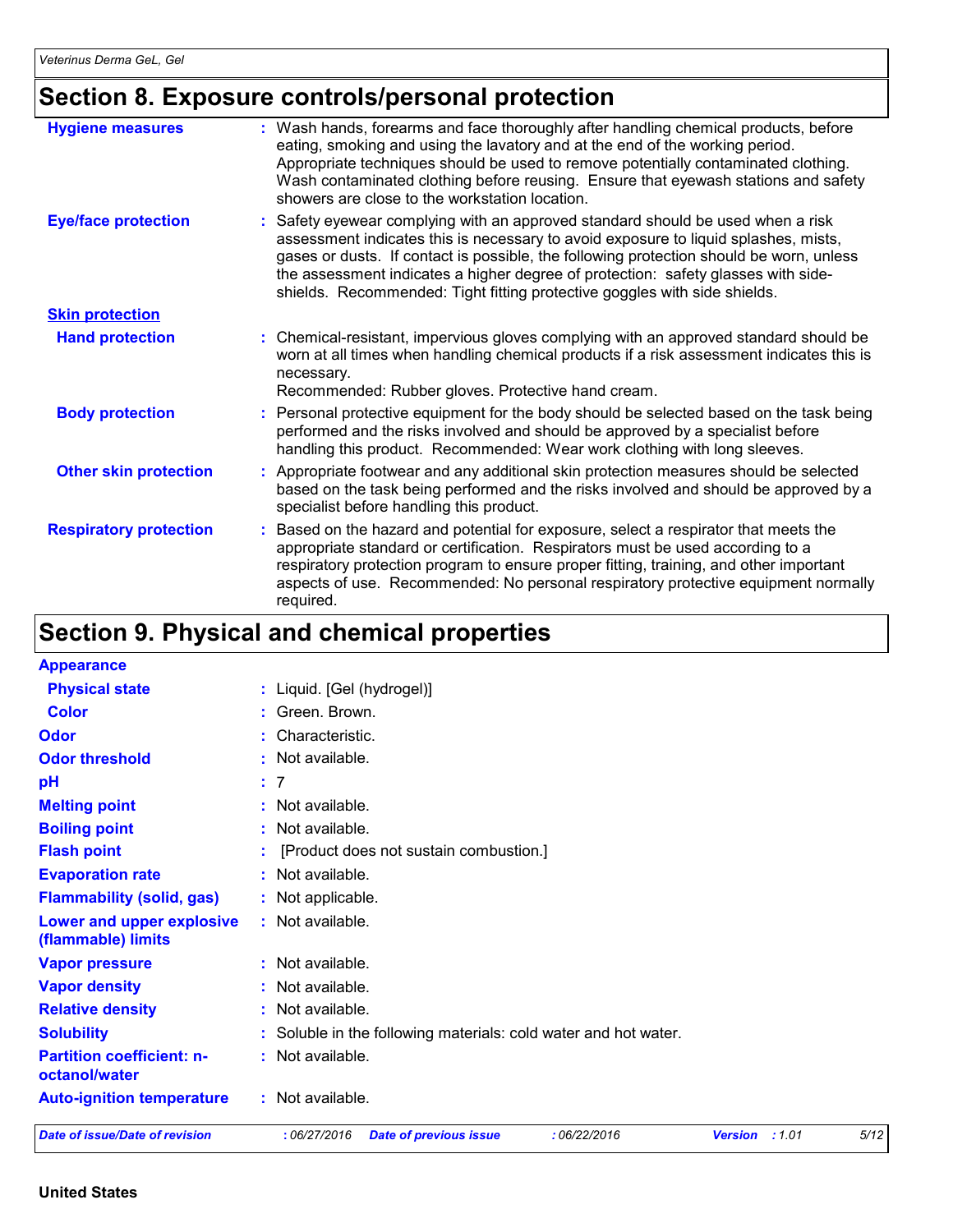## **Section 9. Physical and chemical properties**

| <b>Decomposition temperature</b> | : Not available. |  |
|----------------------------------|------------------|--|
| <b>SADT</b>                      | : Not available. |  |

| <b>Viscosity</b>         |
|--------------------------|
| <b>Physical/chemical</b> |
| properties comments      |

- 
- **Viscosity :** Dynamic (room temperature): 850000 mPa·s (850000 cP)
- **:** VOC content: ~10%

**properties comments**

## **Section 10. Stability and reactivity**

| <b>Reactivity</b>                            | : No specific test data related to reactivity available for this product or its ingredients.              |
|----------------------------------------------|-----------------------------------------------------------------------------------------------------------|
| <b>Chemical stability</b>                    | : The product is stable.                                                                                  |
| <b>Possibility of hazardous</b><br>reactions | : Under normal conditions of storage and use, hazardous reactions will not occur.                         |
|                                              | Under normal conditions of storage and use, hazardous polymerization will not occur.                      |
| <b>Conditions to avoid</b>                   | : No specific data.                                                                                       |
| <b>Incompatible materials</b>                | : No specific data.                                                                                       |
| <b>Hazardous decomposition</b><br>products   | : Under normal conditions of storage and use, hazardous decomposition products should<br>not be produced. |

## **Section 11. Toxicological information**

#### **Information on toxicological effects**

#### **Acute toxicity**

| <b>Product/ingredient name</b> | <b>Result</b>                | <b>Species</b> | <b>Dose</b>              | <b>Exposure</b> |
|--------------------------------|------------------------------|----------------|--------------------------|-----------------|
| ethanol                        | <b>LC50 Inhalation Vapor</b> | Rat            | 124700 mg/m <sup>3</sup> | 4 hours         |
|                                | LD50 Dermal                  | Rabbit         | >2000 mg/kg              |                 |
|                                | LD50 Oral                    | Rat            | 7 g/kg                   |                 |
| sodium hydrogencarbonate       | LD50 Oral                    | Rat            | 4220 mg/kg               |                 |
| ∣thymol                        | LD50 Oral                    | Rat            | $980$ mg/kg              |                 |
| l carvacrol                    | LD50 Oral                    | Rat            | 810 mg/kg                |                 |

#### **Irritation/Corrosion**

| <b>Product/ingredient name</b> | <b>Result</b>            | <b>Species</b> | <b>Score</b> | <b>Exposure</b>             | <b>Observation</b>       |
|--------------------------------|--------------------------|----------------|--------------|-----------------------------|--------------------------|
| ethanol                        | Eyes - Mild irritant     | Rabbit         |              | 24 hours 500                | $\overline{\phantom{a}}$ |
|                                | Eyes - Moderate irritant | Rabbit         |              | milligrams<br>100           | $\overline{\phantom{0}}$ |
|                                | Eyes - Severe irritant   | Rabbit         |              | <b>I</b> microliters<br>500 |                          |
|                                |                          |                |              | milligrams                  |                          |
|                                | Skin - Mild irritant     | Rabbit         |              | 400<br>milligrams           | $\overline{\phantom{0}}$ |
| sodium hydrogencarbonate       | Eyes - Mild irritant     | Rabbit         |              | I0.5 minutes<br>100         | $\overline{\phantom{0}}$ |
|                                |                          |                |              | milligrams                  |                          |

#### **Sensitization**

| 6/12<br>Date of issue/Date of revision<br>06/22/2016<br><b>Date of previous issue</b><br>06/27/2016<br><b>Version</b><br>: 1.01 |  |  |  |
|---------------------------------------------------------------------------------------------------------------------------------|--|--|--|
|                                                                                                                                 |  |  |  |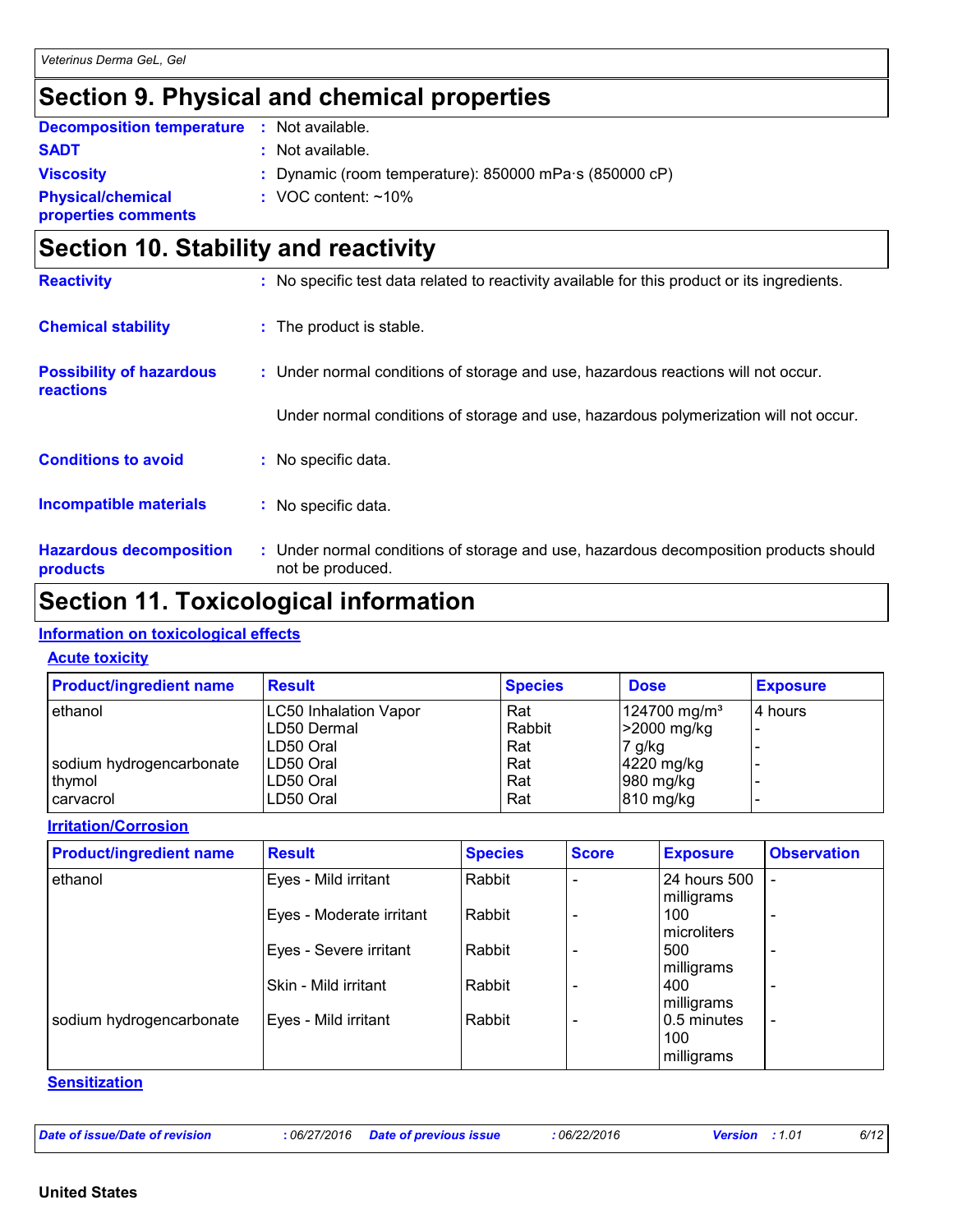## **Section 11. Toxicological information**

| <b>Product/ingredient name</b> | <b>Route of</b> | <b>Species</b> | <b>Result</b>   |
|--------------------------------|-----------------|----------------|-----------------|
|                                | <b>exposure</b> |                |                 |
| lethanol                       | skin            | Guinea pig     | Not sensitizing |

#### **Mutagenicity**

| <b>Product/ingredient name</b> | <b>Test</b>                                                                                                                              | <b>Experiment</b>                              | <b>Result</b>        |
|--------------------------------|------------------------------------------------------------------------------------------------------------------------------------------|------------------------------------------------|----------------------|
| ethanol                        | OECD 471 Bacterial<br><b>Reverse Mutation Test</b><br>IOECD 475 Mammalian<br><b>Bone Marrow</b><br>Chromosomal<br><b>Aberration Test</b> | Subject: Bacteria<br>Subject: Mammalian-Animal | Negative<br>Negative |

#### **Carcinogenicity**

Not available.

#### **Classification**

| <b>Product/ingredient name</b> | <b>OSHA</b> | <b>IARC</b> | <b>NTP</b> |
|--------------------------------|-------------|-------------|------------|
| ethanol                        |             |             |            |

#### **Reproductive toxicity**

Not available.

#### **Teratogenicity**

Not available.

#### **Specific target organ toxicity (single exposure)**

Not available.

#### **Specific target organ toxicity (repeated exposure)**

Not available.

#### **Aspiration hazard**

Not available.

| Information on the likely<br>routes of exposure | : Routes of entry anticipated: Oral, Dermal, Inhalation. |
|-------------------------------------------------|----------------------------------------------------------|
| <b>Potential acute health effects</b>           |                                                          |
| <b>Eye contact</b>                              | : No known significant effects or critical hazards.      |
| <b>Inhalation</b>                               | : No known significant effects or critical hazards.      |
| <b>Skin contact</b>                             | : No known significant effects or critical hazards.      |
| <b>Ingestion</b>                                | : No known significant effects or critical hazards.      |
|                                                 |                                                          |

|                     | <b>Symptoms related to the physical, chemical and toxicological characteristics</b> |
|---------------------|-------------------------------------------------------------------------------------|
| Eye contact         | : No specific data.                                                                 |
| <b>Inhalation</b>   | : No specific data.                                                                 |
| <b>Skin contact</b> | : No specific data.                                                                 |
| <b>Ingestion</b>    | : No specific data.                                                                 |

| Date of issue/Date of revision | .06/27/2016 | <b>Date of previous issue</b> | 06/22/2016 | 01.، ا<br>Version | 7/12 |
|--------------------------------|-------------|-------------------------------|------------|-------------------|------|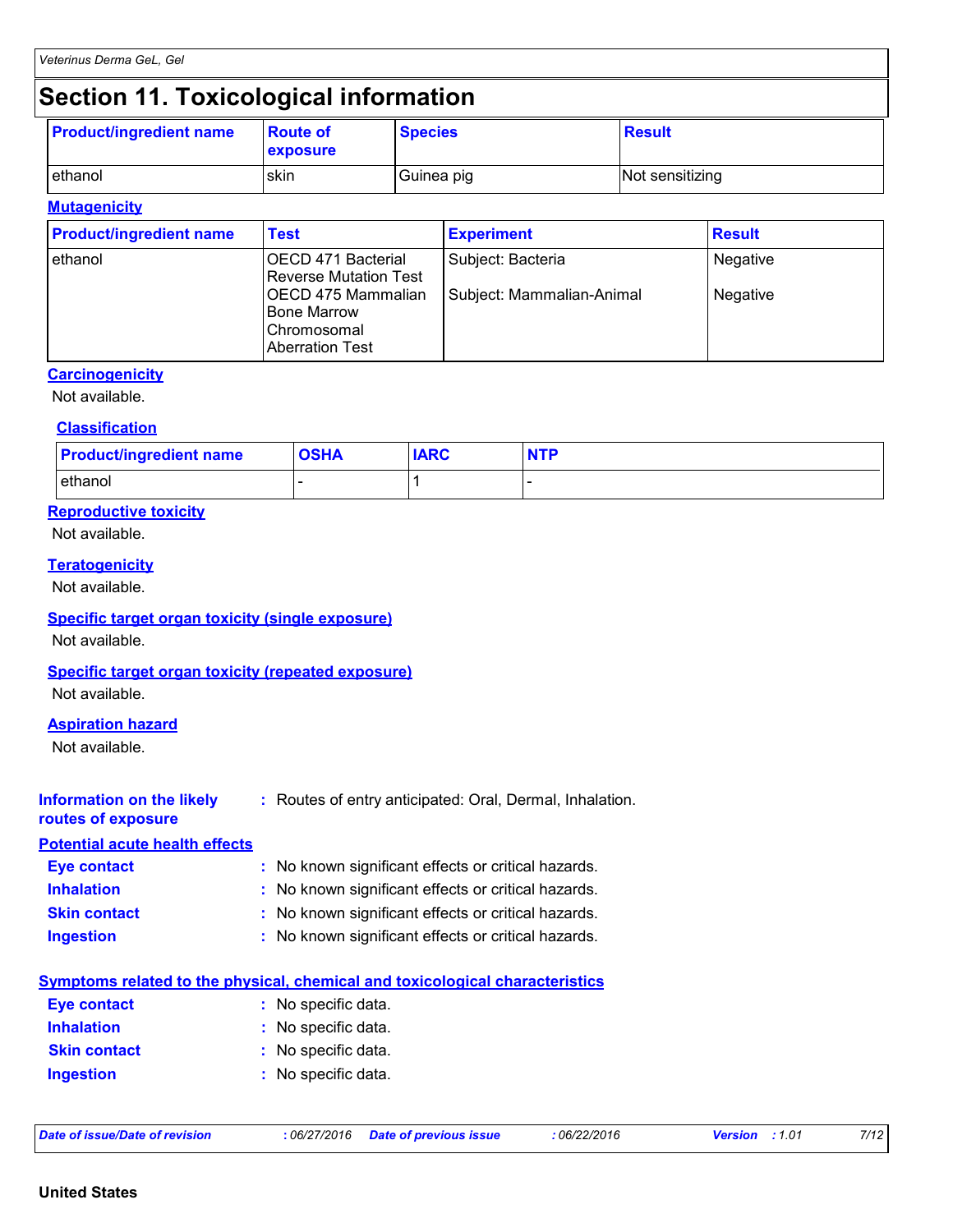## **Section 11. Toxicological information**

**Delayed and immediate effects and also chronic effects from short and long term exposure**

| <b>Short term exposure</b>            |                    |
|---------------------------------------|--------------------|
| <b>Potential immediate</b><br>effects | $:$ Not available. |
| <b>Potential delayed effects</b>      | : Not available.   |
| Long term exposure                    |                    |
| <b>Potential immediate</b><br>effects | $:$ Not available. |
| <b>Potential delayed effects</b>      | : Not available.   |
|                                       |                    |

#### **Potential chronic health effects**

| <b>Product/ingredient name</b> | <b>Result</b>                                       | <b>Species</b> | <b>Dose</b>      | <b>Exposure</b> |
|--------------------------------|-----------------------------------------------------|----------------|------------------|-----------------|
| ethanol                        | Chronic NOAEL Oral                                  | Rat - Female   | 1730 mg/kg / day | 90 days         |
| <b>General</b>                 | : No known significant effects or critical hazards. |                |                  |                 |
| <b>Carcinogenicity</b>         | : No known significant effects or critical hazards. |                |                  |                 |
| <b>Mutagenicity</b>            | : No known significant effects or critical hazards. |                |                  |                 |
| <b>Teratogenicity</b>          | : No known significant effects or critical hazards. |                |                  |                 |
| <b>Developmental effects</b>   | : No known significant effects or critical hazards. |                |                  |                 |
| <b>Fertility effects</b>       | : No known significant effects or critical hazards. |                |                  |                 |

#### **Numerical measures of toxicity**

#### **Acute toxicity estimates**

| <b>Route</b> | <b>ATE value</b> |
|--------------|------------------|
| Oral         | 25158 mg/kg      |

#### **Other information :** Not available.

## **Section 12. Ecological information**

#### **Toxicity**

| <b>Product/ingredient name</b>        | <b>Result</b>                                | <b>Species</b>                                | <b>Exposure</b> |
|---------------------------------------|----------------------------------------------|-----------------------------------------------|-----------------|
| ethanol                               | Acute LC50 275 mg/l                          | Algae - Chlorella vulgaris                    | 72 hours        |
|                                       | Acute LC50 12900 mg/l                        | Algae - Selenastrum<br>capricornutum          | 48 hours        |
|                                       | Acute LC50 25500 µg/l Marine water           | Crustaceans - Artemia<br>franciscana - Larvae | 48 hours        |
|                                       | Acute LC50 12340 mg/l                        | Daphnia - Daphnia magna                       | 48 hours        |
|                                       | Acute LC50 9248000 µg/l Fresh water          | Daphnia - Daphnia magna -<br>Neonate          | 48 hours        |
|                                       | Acute LC50 13000 mg/l                        | Fish - Oncorhynchus mykiss                    | 96 hours        |
|                                       | Acute LC50 42000 µg/l Fresh water            | Fish - Oncorhynchus mykiss                    | 4 days          |
|                                       | Chronic NOEC 4.995 mg/l Marine water         | Algae - Ulva pertusa                          | 96 hours        |
|                                       | Chronic NOEC 100 ul/L Fresh water            | Daphnia - Daphnia magna -<br>Neonate          | 21 days         |
|                                       | Chronic NOEC 0.375 ul/L Fresh water          | Fish - Gambusia holbrooki -<br>Larvae         | 12 weeks        |
| sodium hydrogencarbonate              | Acute EC50 650000 µg/l Fresh water           | Algae - Navicula seminulum                    | 96 hours        |
| <b>Date of issue/Date of revision</b> | <b>Date of previous issue</b><br>:06/27/2016 | :06/22/2016<br><b>Version</b>                 | 8/12<br>:1.01   |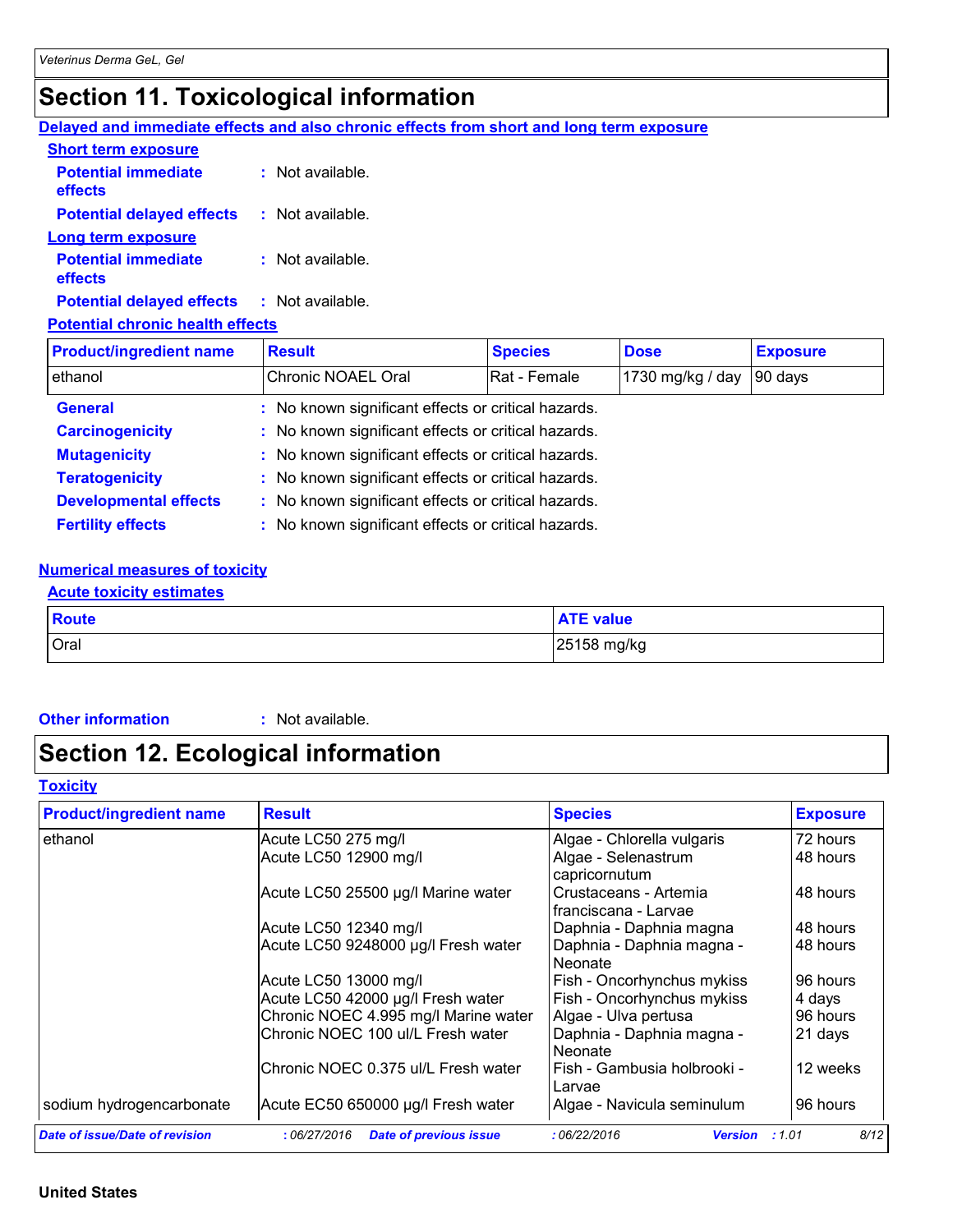## **Section 12. Ecological information**

|        | <u>saan isi saaranan miisiinahan </u>                                |                                                                              |                     |
|--------|----------------------------------------------------------------------|------------------------------------------------------------------------------|---------------------|
|        | Acute LC50 767.87 mg/l Marine water                                  | Crustaceans - Americamysis<br>bahia                                          | 48 hours            |
|        | Acute LC50 7550 ppm Fresh water<br>Chronic NOEC 576 mg/l Fresh water | Fish - Gambusia affinis - Adult<br> Daphnia - Daphnia magna -<br>l Neonate   | 96 hours<br>3 weeks |
| thymol | Acute LC50 3.2 mg/l Fresh water                                      | Fish - Pimephales promelas -<br>Juvenile (Fledgling, Hatchling,<br>Weanling) | 96 hours            |

#### **Persistence and degradability**

| <b>Product/ingredient name</b> | <b>Test</b>                                                 | <b>Result</b>  |                   | <b>Dose</b> |         | <b>Inoculum</b>         |
|--------------------------------|-------------------------------------------------------------|----------------|-------------------|-------------|---------|-------------------------|
| ethanol                        | 301B Ready<br>Biodegradability -<br>$CO2$ Evolution<br>Test | 97 % - 28 days |                   |             |         |                         |
| <b>Product/ingredient name</b> | <b>Aquatic half-life</b>                                    |                | <b>Photolysis</b> |             |         | <b>Biodegradability</b> |
| ethanol                        |                                                             |                |                   |             | Readily |                         |

#### **Bioaccumulative potential**

| <b>Product/ingredient name</b>         | LogP <sub>ow</sub>     | <b>BCF</b>          | <b>Potential</b>  |
|----------------------------------------|------------------------|---------------------|-------------------|
| lethanol<br>thymol<br><b>carvacrol</b> | $-0.35$<br>3.3<br>3.49 | $0.66$ to 3.2<br>48 | low<br>low<br>low |

#### **Mobility in soil**

**Soil/water partition coefficient (Koc)** 

**:** Not available.

**Other adverse effects** : No known significant effects or critical hazards.

### **Section 13. Disposal considerations**

#### **Disposal methods :**

The generation of waste should be avoided or minimized wherever possible. Disposal of this product, solutions and any by-products should at all times comply with the requirements of environmental protection and waste disposal legislation and any regional local authority requirements. Dispose of surplus and non-recyclable products via a licensed waste disposal contractor. Waste should not be disposed of untreated to the sewer unless fully compliant with the requirements of all authorities with jurisdiction. Waste packaging should be recycled. Incineration or landfill should only be considered when recycling is not feasible. This material and its container must be disposed of in a safe way. Empty containers or liners may retain some product residues. Avoid dispersal of spilled material and runoff and contact with soil, waterways, drains and sewers.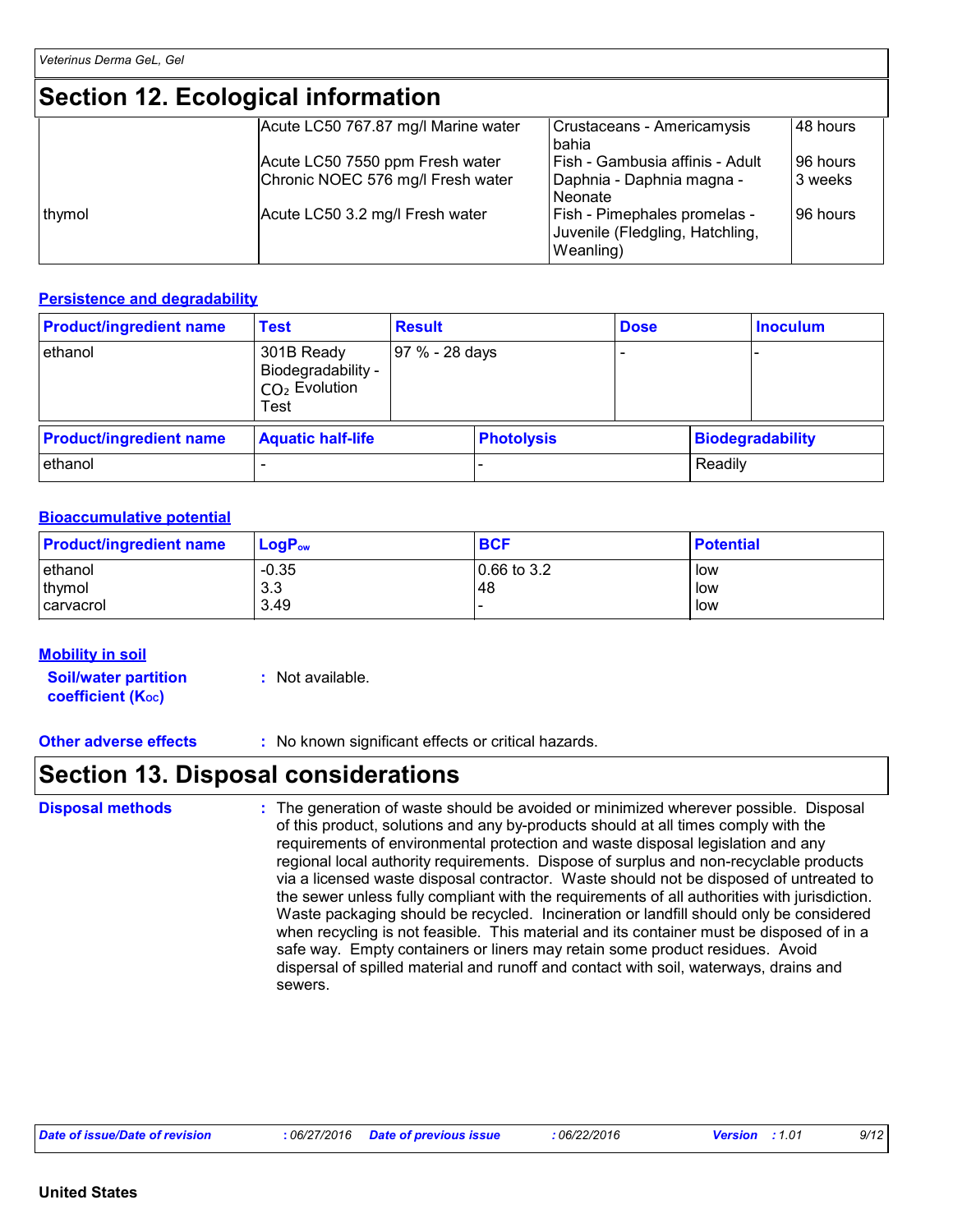## **Section 14. Transport information**

|                                      | <b>DOT Classification</b> | <b>IMDG</b>              | <b>IATA</b>              |
|--------------------------------------|---------------------------|--------------------------|--------------------------|
| <b>UN number</b>                     | Not regulated.            | Not regulated.           | Not regulated.           |
| <b>UN proper</b><br>shipping name    | $\overline{\phantom{0}}$  |                          | -                        |
| <b>Transport</b><br>hazard class(es) |                           | ۰                        | -                        |
| <b>Packing group</b>                 | $\overline{\phantom{a}}$  | $\overline{\phantom{a}}$ | $\overline{\phantom{a}}$ |
| Environmental<br>hazards             | No.                       | No.                      | No.                      |
| <b>Additional</b><br>information     | $\overline{\phantom{0}}$  |                          | $\overline{\phantom{0}}$ |

**Special precautions for user** : Transport within user's premises: always transport in closed containers that are upright and secure. Ensure that persons transporting the product know what to do in the event of an accident or spillage.

**Transport in bulk according :** Not available. **to Annex II of MARPOL and the IBC Code**

## **Section 15. Regulatory information**

| <b>U.S. Federal regulations</b>                                                   | : United States inventory (TSCA 8b): All components are listed or exempted.                   |  |
|-----------------------------------------------------------------------------------|-----------------------------------------------------------------------------------------------|--|
| <b>Clean Air Act Section 112</b><br>(b) Hazardous Air<br><b>Pollutants (HAPS)</b> | : Not listed                                                                                  |  |
| <b>Clean Air Act Section 602</b><br><b>Class I Substances</b>                     | : Not listed                                                                                  |  |
| <b>Clean Air Act Section 602</b><br><b>Class II Substances</b>                    | : Not listed                                                                                  |  |
| <b>DEA List I Chemicals</b><br>(Precursor Chemicals)                              | : Not listed                                                                                  |  |
| <b>DEA List II Chemicals</b><br><b>(Essential Chemicals)</b>                      | : Not listed                                                                                  |  |
| <b>SARA 302/304</b>                                                               |                                                                                               |  |
| <b>Composition/information on ingredients</b>                                     |                                                                                               |  |
| No products were found.                                                           |                                                                                               |  |
| <b>SARA 304 RQ</b>                                                                | : Not applicable.                                                                             |  |
| <b>SARA 311/312</b>                                                               |                                                                                               |  |
| <b>Classification</b>                                                             | : Not applicable.                                                                             |  |
| <b>Composition/information on ingredients</b>                                     |                                                                                               |  |
| Date of issue/Date of revision                                                    | 10/12<br>:06/27/2016<br>:06/22/2016<br><b>Date of previous issue</b><br><b>Version</b> : 1.01 |  |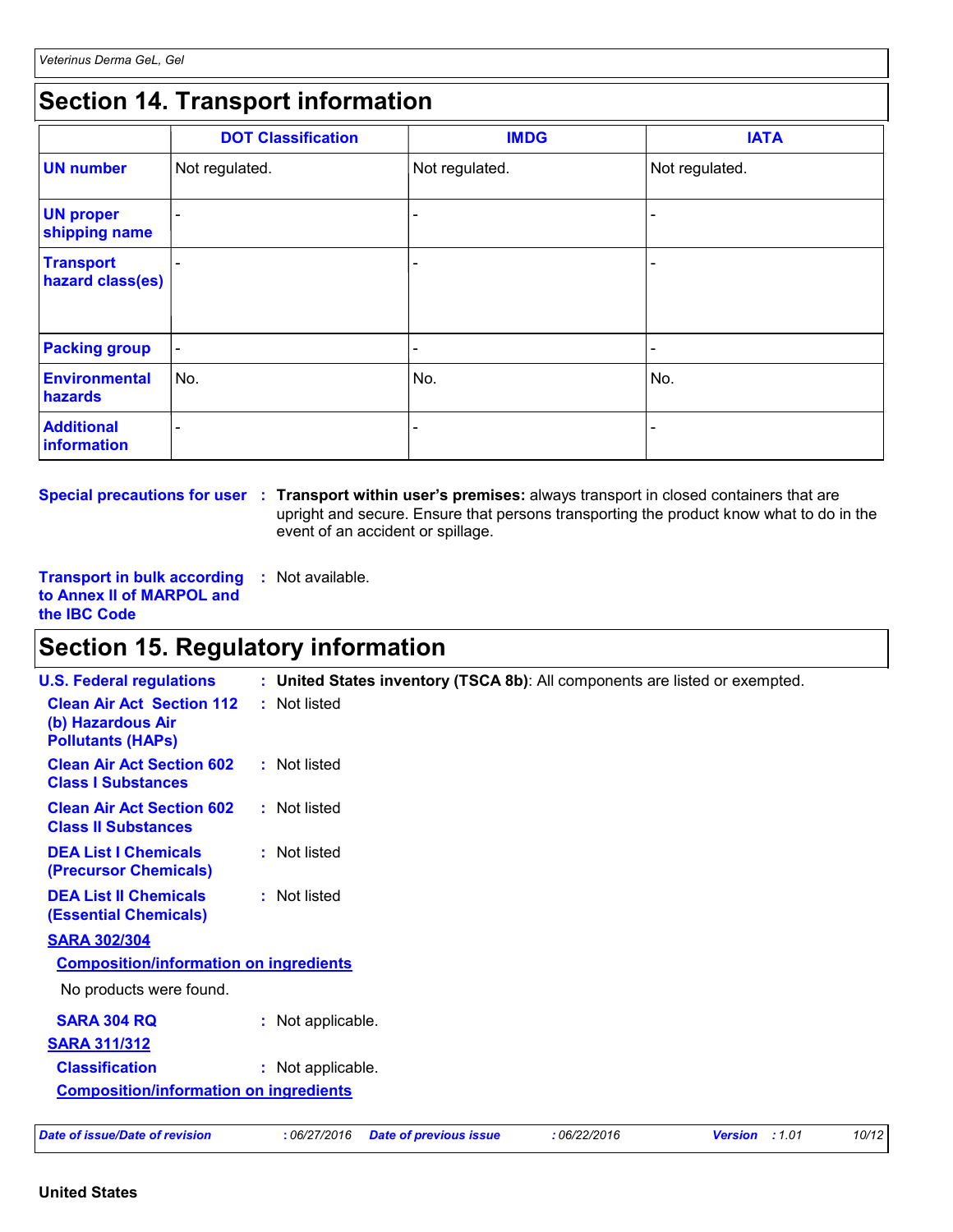## **Section 15. Regulatory information**

| <b>Name</b>              | $\frac{9}{6}$ | <b>Fire</b> | <b>Sudden</b><br>hazard release of<br><b>pressure</b> | <b>Reactive</b> | <b>Immediate</b><br>(acute)<br>health<br>hazard | <b>Delayed</b><br>(chronic)<br>health<br>hazard |
|--------------------------|---------------|-------------|-------------------------------------------------------|-----------------|-------------------------------------------------|-------------------------------------------------|
| ethanol                  | 1-5           | Yes.        | No.                                                   | No.             | Yes.                                            | No.                                             |
| sodium hydrogencarbonate | 1-5           | INo.        | No.                                                   | No.             | Yes.                                            | No.                                             |
| thymol                   | $0.5 - 1.5$   | INo.        | No.                                                   | No.             | Yes.                                            | No.                                             |
| carvacrol                | $0.5 - 1.5$   | No.         | No.                                                   | No.             | Yes.                                            | No.                                             |

#### **SARA 313**

Not applicable.

#### **State regulations**

| <b>Massachusetts</b>       | : The following components are listed: ETHYL ALCOHOL; DENATURED ALCOHOL;<br><b>GLYCERINE MIST</b>                                 |
|----------------------------|-----------------------------------------------------------------------------------------------------------------------------------|
| <b>New York</b>            | : None of the components are listed.                                                                                              |
| <b>New Jersey</b>          | : The following components are listed: ETHYL ALCOHOL; ALCOHOL; PROPYLENE<br>GLYCOL; 1,2-PROPANEDIOL; GLYCERIN; 1,2,3-PROPANETRIOL |
| <b>Pennsylvania</b>        | : The following components are listed: DENATURED ALCOHOL; ETHANOL; 1,<br>2-PROPANEDIOL; 1,2,3-PROPANETRIOL                        |
| <b>California Prop. 65</b> |                                                                                                                                   |

None of the components are listed.

### **Section 16. Other information**

#### **Hazardous Material Information System (U.S.A.)**



**Caution: HMIS® ratings are based on a 0-4 rating scale, with 0 representing minimal hazards or risks, and 4 representing significant hazards or risks Although HMIS® ratings are not required on SDSs under 29 CFR 1910. 1200, the preparer may choose to provide them. HMIS® ratings are to be used with a fully implemented HMIS® program. HMIS® is a registered mark of the National Paint & Coatings Association (NPCA). HMIS® materials may be purchased exclusively from J. J. Keller (800) 327-6868.**

**The customer is responsible for determining the PPE code for this material.**

**National Fire Protection Association (U.S.A.)**



**Reprinted with permission from NFPA 704-2001, Identification of the Hazards of Materials for Emergency Response Copyright ©1997, National Fire Protection Association, Quincy, MA 02269. This reprinted material is not the complete and official position of the National Fire Protection Association, on the referenced subject which is represented only by the standard in its entirety.**

| Date of issue/Date of revision | 06/27/2016 | Date of previous issue | : 06/22/2016 | <b>Version</b> | 01 | 11/12 |
|--------------------------------|------------|------------------------|--------------|----------------|----|-------|
|                                |            |                        |              |                |    |       |